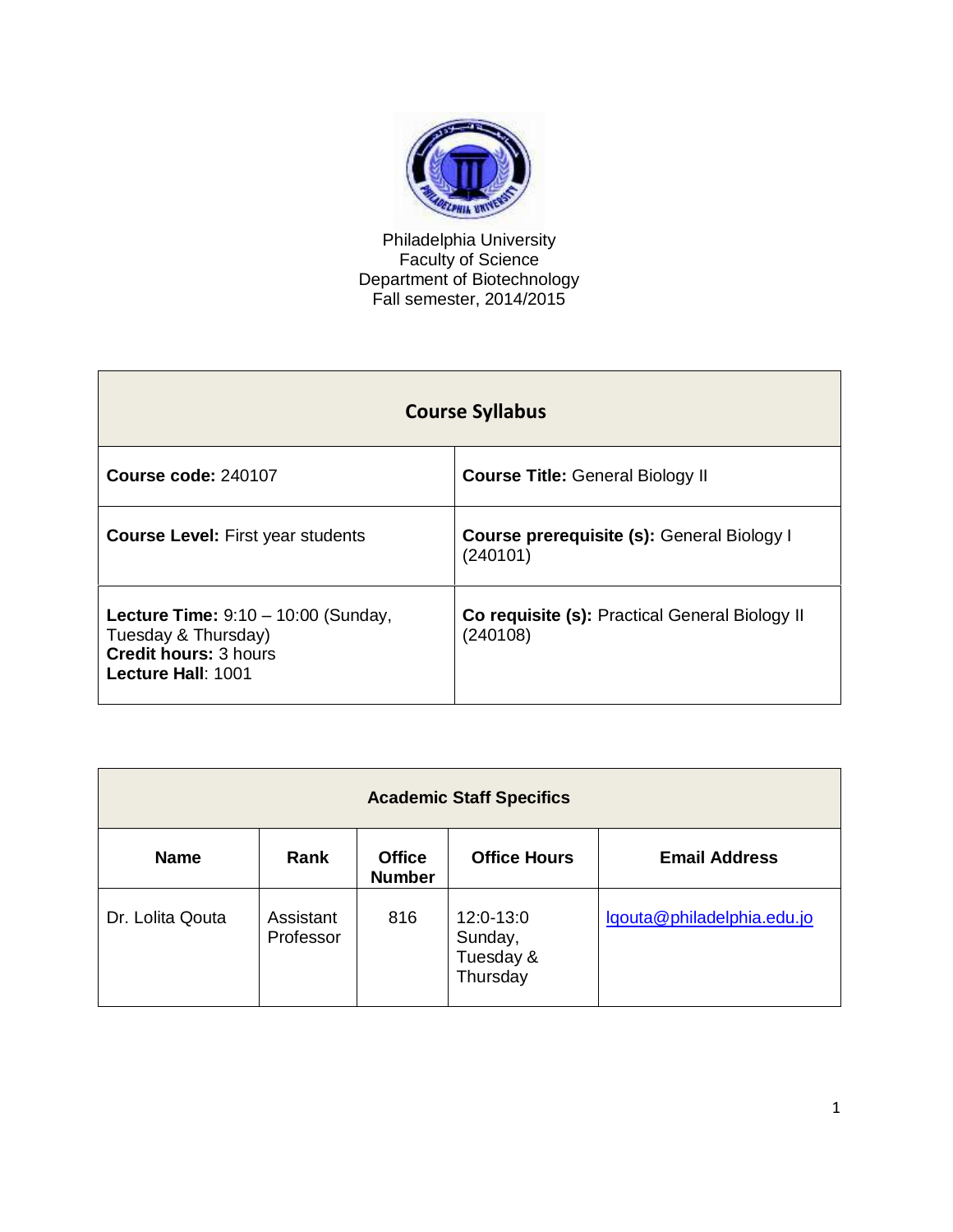# **Course module description**

This module is required for all the students at the department of "Biotechnology and Genetic Engineering". It is a 3 credit hour course in which 3 lectures each of 50 minutes will be given per a week. The course is designed to continue the subjects covered in Biology (101) to expose the students to the basic fundamental principles of biological sciences. The topics covered in this course will allow the students to better comprehend other advanced courses during the following academic years. The Students are encouraged to take both of this module and the practical module # 240108 in the same term.

# **Course module objectives**

During this course, the students should acquire a basic understanding of :

- The basic principles in plant anatomy, physiology and reproduction.
- The basic principles of animal structure and function mainly human anatomy and physiology.

# **Course/ module components Text books and web Sites**

# **Teaching methods:**

- Lectures, discussion groups, tutorials, problem solving, debates, etc.

- The use of colored transparent Slides, power point presentation, illustration with models and educational animations.

- The publisher of the text book, Benjamin Cummings, provides a useful free website, which students can access upon the purchase of the text book. This website contains several activities and applications that support the understanding of all the biological concepts discussed in class. All the students are requested to buy/burrow the text to study and prepare the assigned topics.

**www.campbellbiology.com** (Use your own access code provided with the textbook)

# **Books**

Please note that the Campbell Biology, 10 Edition is in the market now, all the students are encouraged to buy/use the new one However for this semester, the outline will be running according to the  $9<sup>th</sup>$  Edition Title:

Campbell Biology

Author(s) Reece, J.B., Urry, L.A., Cain, M.L., Wasserman, S.A., Minorsky, P.V. and Jackson, R.B.

Edition: 9th edition (2011)

Publisher: Benjamin Cummings Publishing Company.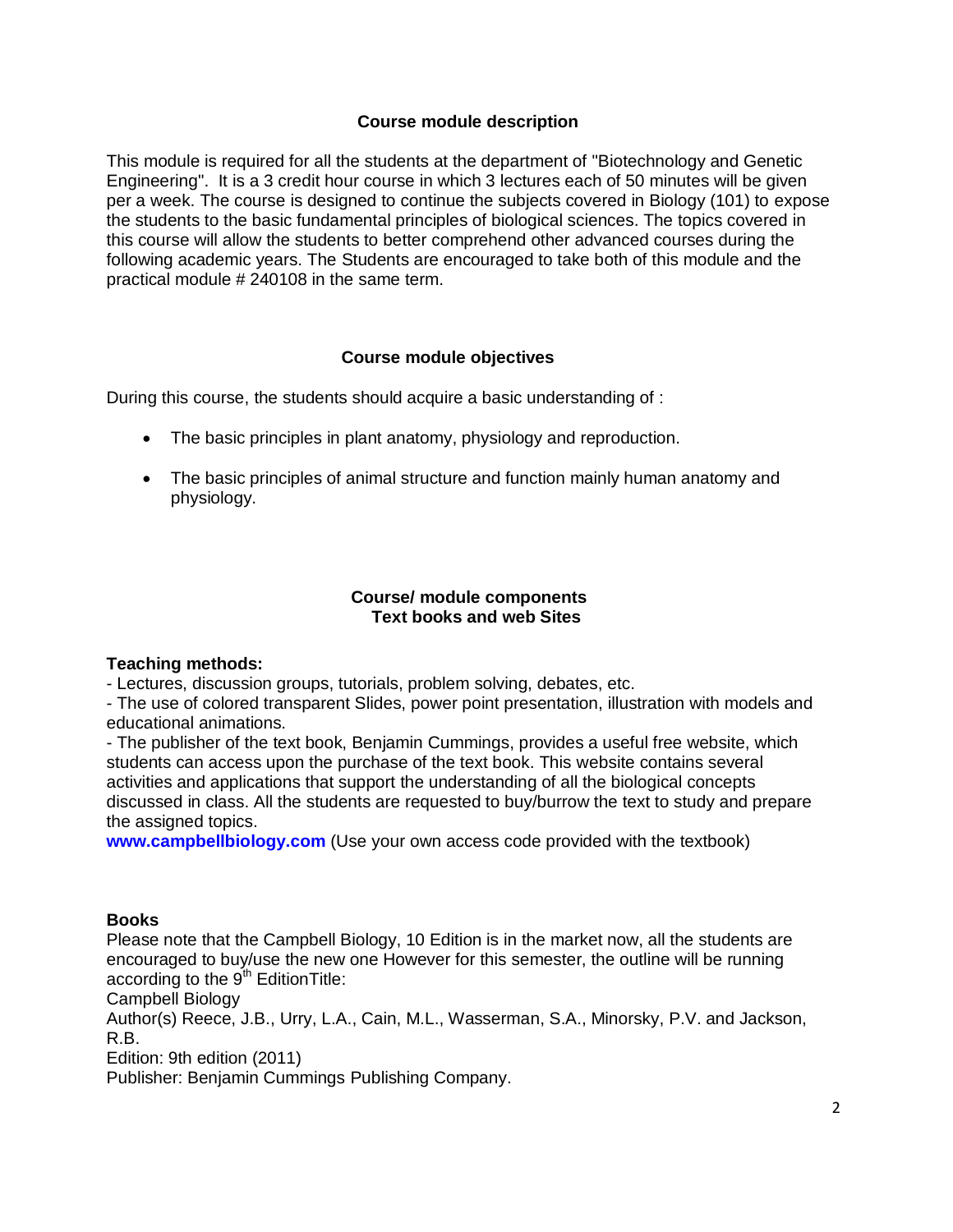### ISBN**:** 978-0-321-73975-9

*Please note that earlier editions are o.k. to use, However, page numbers could be a little different*

# **Websites www.campbellbiology.com**

# **Learning outcomes**

Upon completion of this course, the students should've developed an understanding of:

- The role of root and shoot systems in the acquisition and transport of resources
- Reproduction of flowering plants and controversies surrounding plant biotechnology.
- **Plant responses to internal and external signals.**
- The physiology of mammalian reproduction.
- The basic stages of embryonic development common to most animals
- The role of circulatory and respiratory systems in homeostasis under a range of internal and external environmental conditions.
- **Transport and gas exchange mechanisms in animals**
- The process of sensing and acting
- The physiology of a nerve impulse
- The structural and functional link between osmoregulation and excretion
- **The properties of innate and acquired immune system.**

# **Communication skills (personal and academic).**

The students will be trained to analyze data and interpret observations through connections with general aspects in daily life, assignments and home works performed using the net or doing additional readings at the library. The spirit of working groups will be encouraged in order to increase the students' capacities to work in teams.

#### **Assessment instruments**

| Assessment Instruments    | Mark |
|---------------------------|------|
| First hour exam           | 20   |
| Second hour examination   | 20   |
| Quizzes (3 short quizzes) |      |
| Final examination         | 40   |
| Total                     | 100  |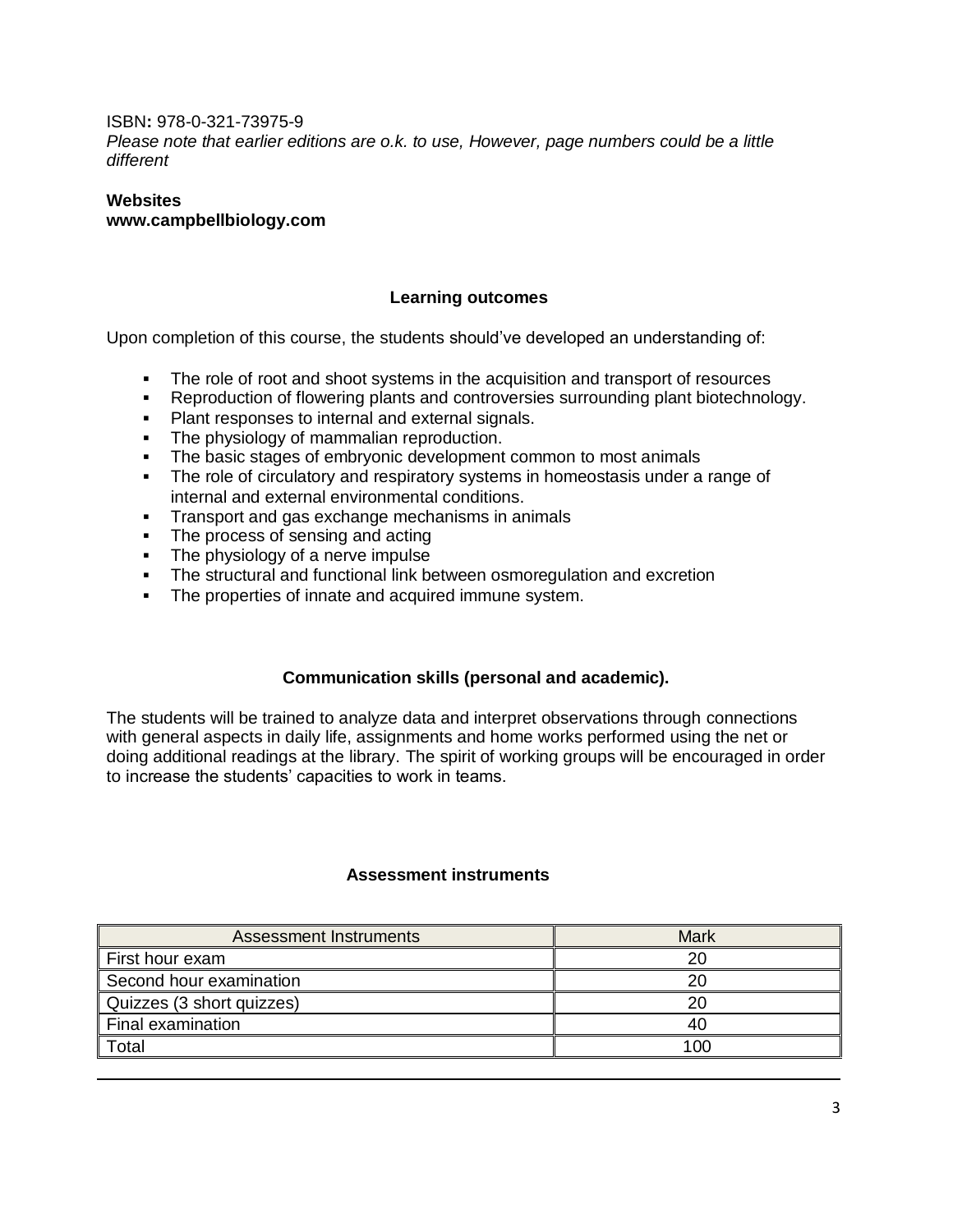| <b>Course Schedule</b>                                                     |                                                                                                                                                                                                                                                                                                                                                                                                                                                                                                                                                                                                                        |  |
|----------------------------------------------------------------------------|------------------------------------------------------------------------------------------------------------------------------------------------------------------------------------------------------------------------------------------------------------------------------------------------------------------------------------------------------------------------------------------------------------------------------------------------------------------------------------------------------------------------------------------------------------------------------------------------------------------------|--|
| <b>Date</b>                                                                | <b>Subject</b>                                                                                                                                                                                                                                                                                                                                                                                                                                                                                                                                                                                                         |  |
|                                                                            | <b>Resource acquisition and transport in vascular plants</b>                                                                                                                                                                                                                                                                                                                                                                                                                                                                                                                                                           |  |
| October 19,<br>21, 23, 26 &<br>28<br>Chapter 36<br>Pages 813-<br>828       | 36.2 Transport occurs by short-distance diffusion or active transport and<br>long-distance bulk flow<br>Diffusion and active transport of solutes, diffusion of water (osmosis), how<br>solutes and pressure affect water potential, measuring water potential,<br>aquaporins: facilitating diffusion of water, three major pathways of transport, bulk<br>flow in long-distance transport.                                                                                                                                                                                                                            |  |
|                                                                            | 36.3 Water and minerals are transported from roots to<br>shoots<br>Absorption of water and minerals by root cells, transport of water and minerals<br>into the xylem, bulk flow driven by negative pressure in the xylem, pushing xylem<br>sap, pulling xylem sap, Cohesion and adhesion in the ascent of xylem sap,<br>Xylem Sap Ascent by bulk flow: A review<br>36.4 Stomata help regulate the rate of transpiration<br>Stomata: major pathways for water loss, mechanisms of stomatal opening and<br>closing, stimuli for stomatal opening and closing, effect of transpiration on wilting<br>and leaf temperature |  |
|                                                                            | 36.5 Sugars are transported from leaves and other sources to sites of use<br>or storage<br>Movement from sugar sources to sugar sinks, bulk flow by positive pressure: the<br>mechanism of translocation in Angiosperms<br>36.6 The symplast is highly dynamic<br>Changes in Plasmodesmata                                                                                                                                                                                                                                                                                                                             |  |
|                                                                            | <b>Angiosperm reproduction &amp; biotechnology</b>                                                                                                                                                                                                                                                                                                                                                                                                                                                                                                                                                                     |  |
| October 30<br>&<br><b>November</b><br>2<br>Chapter 38<br>Pages 847-<br>855 | 38.1 Flowers, double fertilization, and fruits are unique features of the<br>angiosperm life cycle<br>Flower Structure and Function, Development of Male Gametophytes in Pollen<br>Grains, Development of Female Gametophytes (Embryo Sacs), Pollination,<br>Double fertilization<br>Seed development, form and function, Endosperm development, Embryo<br>development, Structure of the mature seed, Seed Germination and seedling<br>development                                                                                                                                                                     |  |
|                                                                            | <b>Plant responses to internal and external signals</b>                                                                                                                                                                                                                                                                                                                                                                                                                                                                                                                                                                |  |
| <b>November</b><br>4,6 & 9<br>Chapter 39                                   | 39.1 Signal transduction pathways link signal reception to response<br>Reception, transduction and response                                                                                                                                                                                                                                                                                                                                                                                                                                                                                                            |  |
| Pages 867-<br>881                                                          | 39.2 Plant hormones help coordinate growth, development and response<br>to stimuli                                                                                                                                                                                                                                                                                                                                                                                                                                                                                                                                     |  |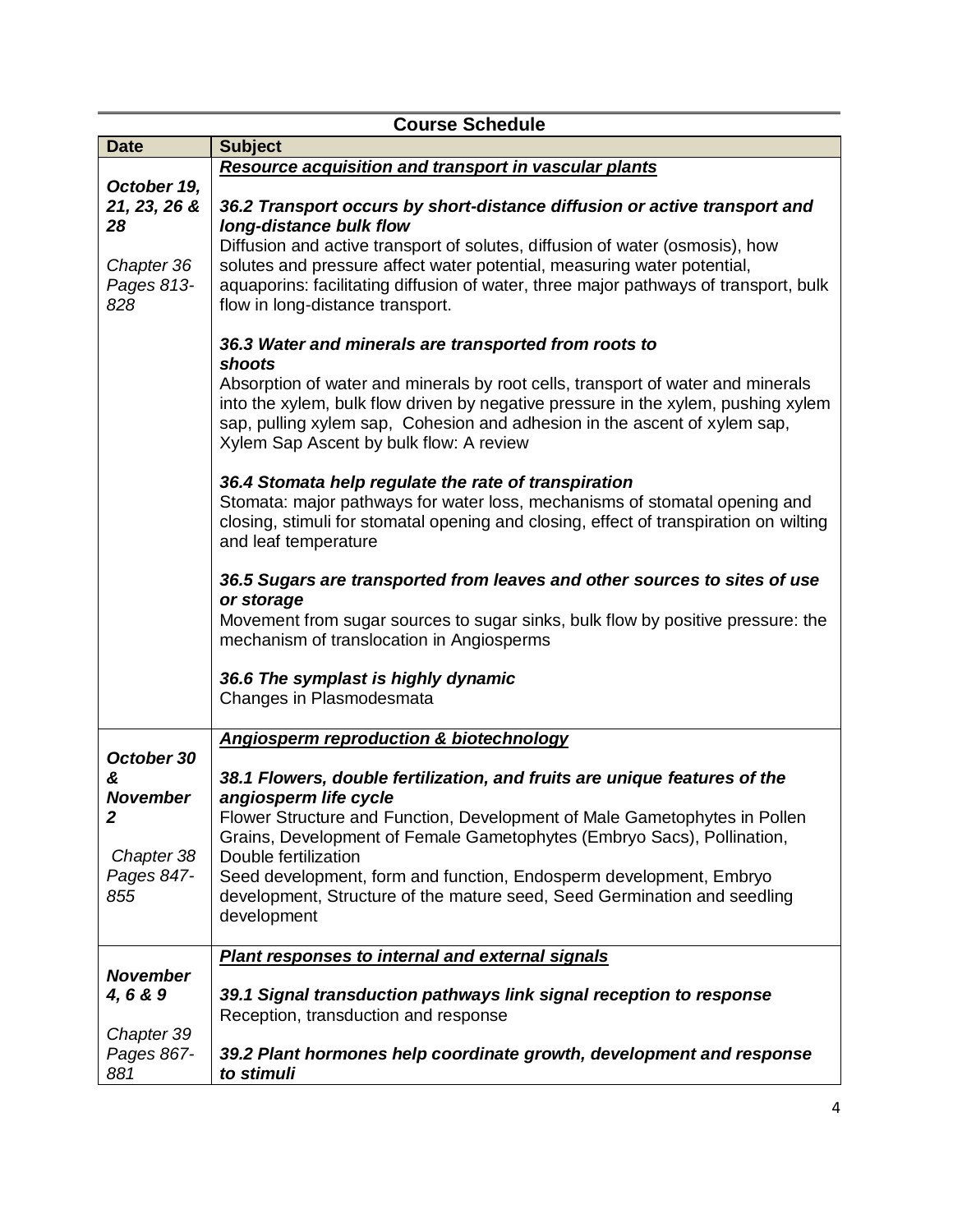|                                                                                                  | The discovery of plant hormones, a survey of plant hormones.                                                                                                                                                                                                                                                                                                                                                                                                                                                                                                                                                                                                                                                                                                                                                                                                                                              |
|--------------------------------------------------------------------------------------------------|-----------------------------------------------------------------------------------------------------------------------------------------------------------------------------------------------------------------------------------------------------------------------------------------------------------------------------------------------------------------------------------------------------------------------------------------------------------------------------------------------------------------------------------------------------------------------------------------------------------------------------------------------------------------------------------------------------------------------------------------------------------------------------------------------------------------------------------------------------------------------------------------------------------|
| <b>November</b><br>11, 13, 16 &<br>18<br>Chapter 46<br>Pages<br>1048-1064                        | <b>Animal reproduction</b><br>46.3 Reproductive organs produce and transport gametes<br>Female reproductive anatomy, male reproductive anatomy, Spermatogenesis<br>and Oogenesis.<br>46.4The interplay of tropic and sex hormones regulates mammalian<br>reproduction<br>Hormonal control of the male reproductive system, the reproductive cycles of<br>females.<br>46.5 In placental mammals, an embryo develops fully within the mother's<br>uterus<br>Conception, embryonic development and birth, first, second and third trimesters,<br>lactation                                                                                                                                                                                                                                                                                                                                                   |
| <b>November</b><br>20, 23 & 25<br>Chapter 47<br>Pages<br>1067-1081                               | <b>Animal development</b><br>47.1 Fertilization and cleavage initiates embryonic development<br>Fertilization, the acrosomal and cortical reactions, egg activation, fertilization in<br>mammals, cleavage.<br>47.2 Morphogenesis in animals involves specific changes in cell shape,<br>position, and survival.<br>Gastrulation, developmental adaptations in amniotes, organogenesis and<br>mechanisms of morphogenesis.                                                                                                                                                                                                                                                                                                                                                                                                                                                                                |
| <b>November</b><br>27, 30 &<br><b>December</b><br>2, 4, 7 & 9<br>Chapter 42<br>Pages 943-<br>972 | <b>Circulation and gas exchange</b><br>42.1 Circulatory systems link exchange surfaces with cells throughout the<br>body<br>Organization of vertebrate circulatory systems, Single and double circulations,<br>Adaptations of double circulatory systems (Amphibians, reptiles, mammals and<br>birds)<br>42.2 Coordinated cycles of heart contraction drive double circulation in<br>mammals<br>Mammalian circulation, the mammalian heart: a closer look, maintaining the<br>heart's rhythmic beat<br>42.3 Patterns of blood pressure and flow reflect the structure and<br>arrangement of blood vessels<br>Blood vessels structure and function, blood flow velocity, blood pressure,<br>capillary function, fluid return by the lymphatic system<br>42.4 Blood components function in exchange, transport and defense<br>Blood composition and function, blood clotting, stem cells and replacement of |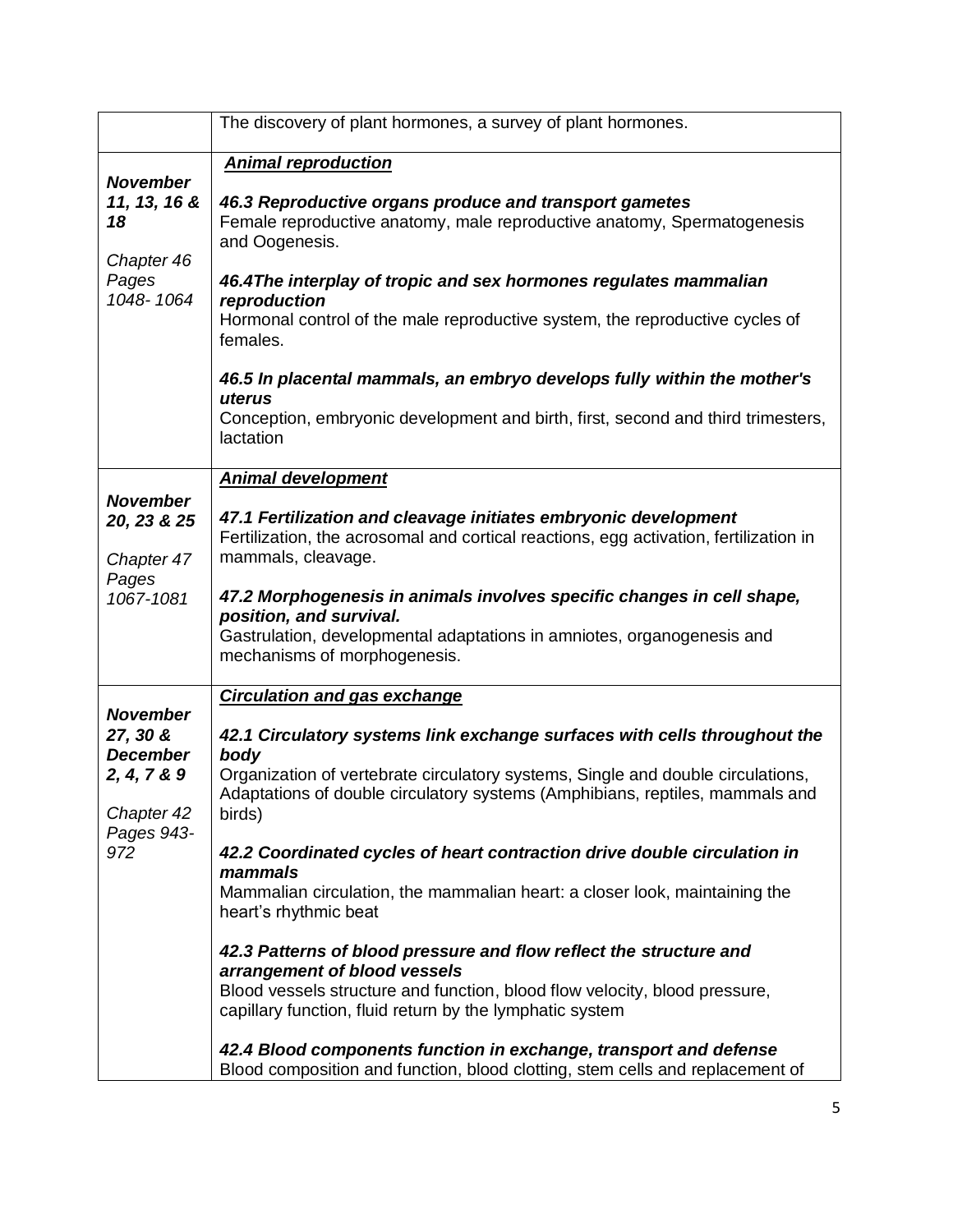|                                                         | cellular elements, cardiovascular diseases                                                                                                                                                                                                                                               |
|---------------------------------------------------------|------------------------------------------------------------------------------------------------------------------------------------------------------------------------------------------------------------------------------------------------------------------------------------------|
|                                                         | 42.5 Gas exchange occurs across specialized respiratory surfaces<br>Partial pressure gradients in gas exchange, Mammalian Respiratory Systems: A<br>closer look                                                                                                                          |
|                                                         | 42.6 Breathing Ventilates the Lungs<br>How a mammal breathes, control of breathing in human                                                                                                                                                                                              |
|                                                         | 42.7 Adaptations for gas exchange include pigments that bind and<br>transport gases<br>Coordination of circulation and gas exchange, Respiratory Pigments,                                                                                                                               |
|                                                         | Hemoglobin, Carbon Dioxide Transport                                                                                                                                                                                                                                                     |
|                                                         | <b>The immune system</b>                                                                                                                                                                                                                                                                 |
| <b>December</b><br>11, 14, 16,<br>18 & 21<br>Chapter 43 | 43.1 In innate immunity, recognition and response rely on shared traits of<br>pathogens<br>Innate immunity of vertebrates, barrier defenses, cellular innate defences,<br>antimicrobial peptides and proteins, inflammatory responses, natural killer cells                              |
| Pages 975 -<br>992                                      | 43.2 In adaptive immunity, lymphocyte receptors provide pathogen-<br>specific recognition<br>Acquired immunity: An overview, Antigen recognition by lymphocytes, Amplifying<br>lymphocytes by clonal selection                                                                           |
|                                                         | 43.3 Adaptive immunity defends against infection of body cells and fluids<br>Helper T cells: a response to nearly all antigens, cytotoxic T cells: a response to<br>infected cells, B cells: a response to extracellular pathogens, active and passive<br>immunization, immune rejection |
|                                                         | <b>Osmoregulation and excretion</b>                                                                                                                                                                                                                                                      |
| <b>December</b><br>23, 28, 30 *<br>January 1            | 44.2 Animals nitrogenous wastes reflects its phylogeny and habitat                                                                                                                                                                                                                       |
| Chapter 44<br>Pages 999-<br>9014                        | 44.3 Diverse excretory systems are variations on tubular theme<br>Structure of the mammalian excretory system.                                                                                                                                                                           |
|                                                         | 44.4 The nephron is organized for stepwise processing of blood filtrate<br>From blood filtrate to urine, Solute gradients and water conservation.                                                                                                                                        |
|                                                         | <b>Hormones and the endocrine system</b>                                                                                                                                                                                                                                                 |
| January 4,<br>6, 8                                      | 45.1 Hormones and other signaling molecules bind to target receptors,<br>triggering specific response pathways                                                                                                                                                                           |
| Chapter 45<br>Pages<br>1020-1039                        | Types of secreted signaling molecules, chemical classes of hormones, hormone<br>receptor location: scientific inquiry, cellular response pathways, multiple effects<br>of hormones, signaling by local regulators                                                                        |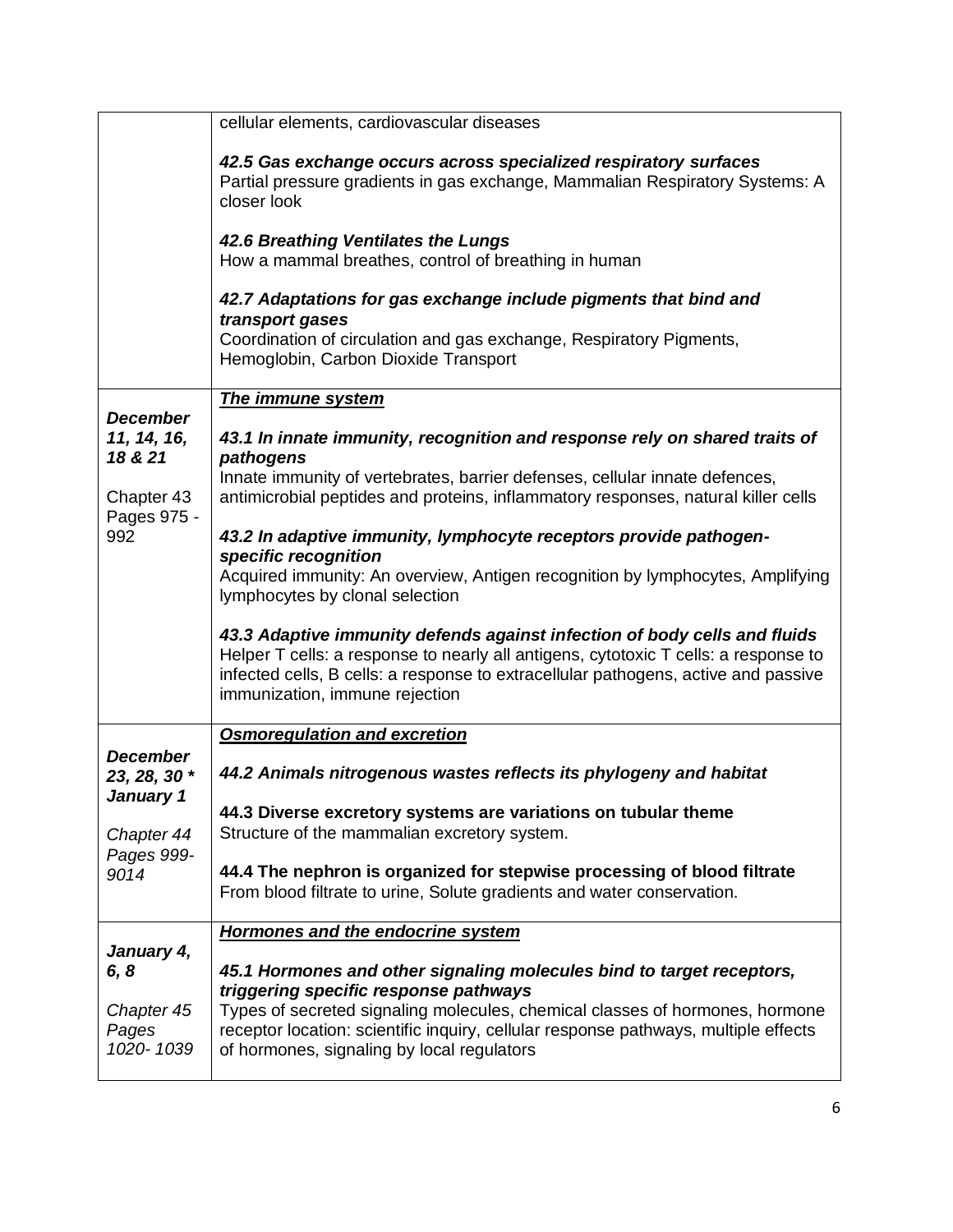|                        | 45.2 Negative feedback and antagonistic hormone pairs are common                                                            |
|------------------------|-----------------------------------------------------------------------------------------------------------------------------|
|                        | features of the endocrine system<br>Insulin and glucagon: control of blood glucose                                          |
|                        |                                                                                                                             |
|                        | 45.3 The hypothalamus and pituitary are central to endocrine regulation                                                     |
|                        | Coordination of endocrine and nervous systems in vertebrates, Posterior<br>pituitary hormones, Anterior pituitary hormones. |
|                        |                                                                                                                             |
|                        | 45.4. Endocrine glands respond to diverse stimuli in regulating<br>metabolism, homeostasis, development and behaviour       |
|                        | Thyroid hormone: control of metabolism and development, parathyroid hormone                                                 |
|                        | and vitamin D: control of blood calcium, adrenal hormones: response to stress,<br>gonadal sex hormones.                     |
|                        |                                                                                                                             |
| January 11,            | <b>Neurons, synapses and signalling</b>                                                                                     |
| 13 & 15                | 48.1 Neuron organization and structure reflect function in information                                                      |
| Chapter 48             | transfer<br>Introduction to information processing, neuron structure and function                                           |
| Pages                  |                                                                                                                             |
| 1091-1106              | 48.2 Ion pumps and ion channels maintain resting potential                                                                  |
|                        | Formation of the resting potential, modelling of resting potential.                                                         |
|                        | 48.3 Action potentials are the signals conducted by axons                                                                   |
|                        | Production of action potentials, generation of action potentials: a closer look,                                            |
|                        | conduction of action potentials                                                                                             |
|                        | 48.4 Neurons communicate with other cells at synapses                                                                       |
|                        | Generation of postsynaptic potentials, summation of postsynaptic potentials,                                                |
|                        | modulated synaptic transmission, neurotransmitters                                                                          |
|                        | <b>Sensory and motor mechanisms</b>                                                                                         |
| January 18,<br>20 & 22 | 50.1 Sensory receptors transduce stimulus energy and transmit signals to                                                    |
|                        | the central nervous system                                                                                                  |
| Chapter 50             | Sensory pathways, types of sensory receptors.                                                                               |
| Pages<br>1131-1111     | 50.5 The physical interaction of protein filaments is required for muscle                                                   |
|                        | function                                                                                                                    |
|                        | Vertebrate skeletal muscle, other types of muscle.                                                                          |
|                        |                                                                                                                             |
|                        | <b>Animal nutrition</b>                                                                                                     |
| January 25,<br>27 & 29 | 41.3 Organs specialized for sequential stages of food processing form the                                                   |
|                        | mammalian digestive system                                                                                                  |
| Chapter 41             | The oral cavity, pharynx and esophagus, digestion in the stomach, digestion in                                              |
| Pages 929-             | the small intestine, absorption in the small intestine, absorption in the large                                             |
| 935                    | intestine.                                                                                                                  |